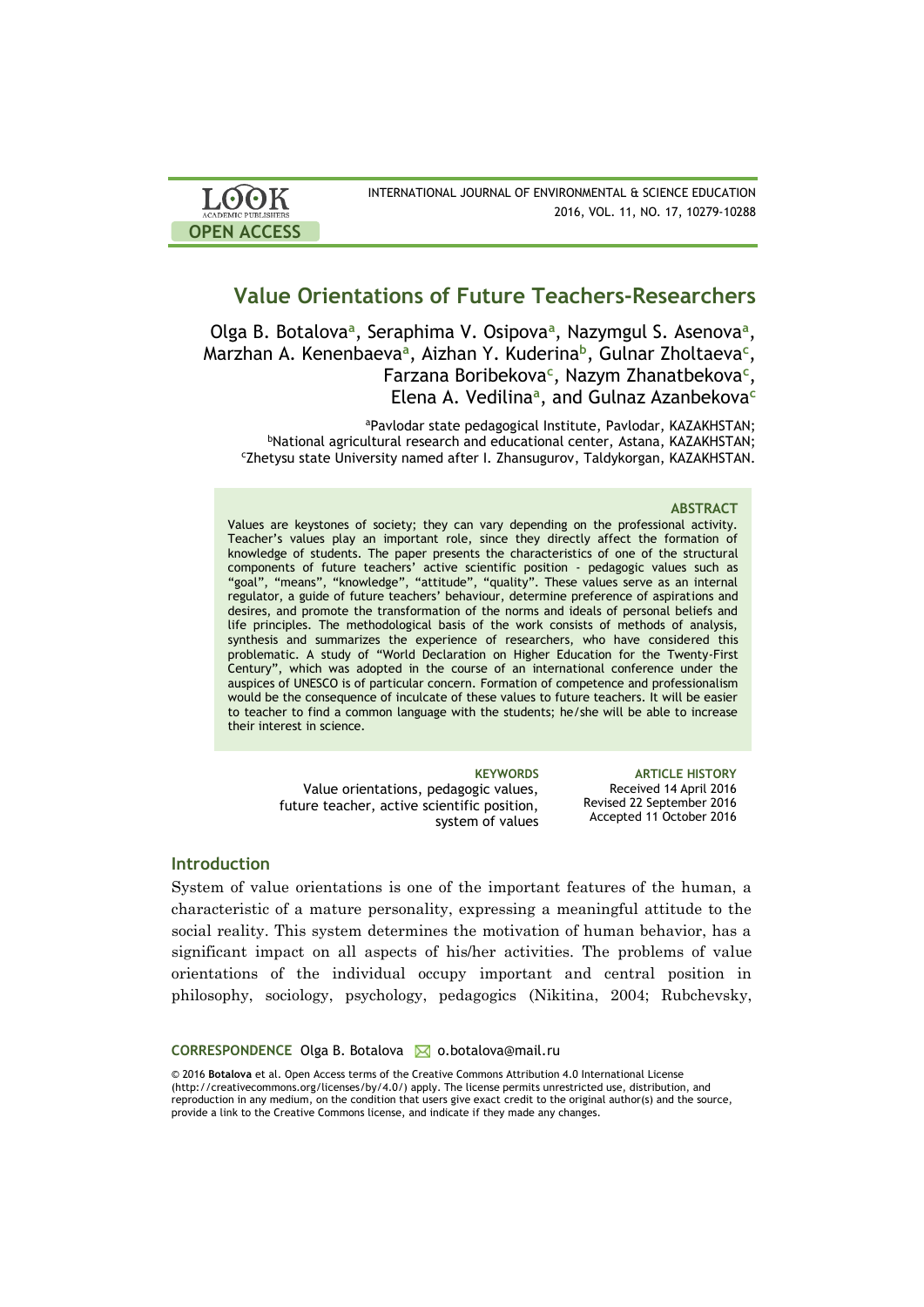2003). Its importance is determined by the fact that the value orientation fulfills functions of regulators of human behavior and all kinds of human activity.

Thus, value orientations are a subsystem of consciousness in which values are recognized by a person as strategic goals in life and general worldview attitudes (Schunk, Pearce, 2012; Sandri, 2013). In other words, the system of value orientations include the principles of behavior in society, as well as the principles of understanding of their own behavior and the behavior of other people.

Determination of value orientations reveals individual and group commitment to certain universal values, goals, means of life activity, level of their significance to humans and general orientation for a certain type of behavior.

Studies on value orientations by K. V. Rubchevskij et al. (2003) clearly demonstrate that the professional activities affect the hierarchical structure of value orientations (Rubchevsky, 2003).

Education is an essential tool for social development, the process of systematic training in order to transfer knowledge and skills necessary for the development of society (Banks, 2015). The quality of education depends on the competence of the teacher and his/her value orientations (Cohen et al., 2013; Sallis, 2014).

Valuable orientations of future teacher play a crucial role not only in the formation of his/her own personality, but also serve as specific valuable benchmark to students in further professional activity (Greene et al., Spring, 2014; Beck et al., 2016). All this shows the necessity of studies of value orientations of students, in particular, such a group as students of pedagogical universities. This is because the state of society and the dynamics of its changes to a large extent depend on teacher's work.

Value orientations, along with beliefs, attitudes and principles characterize the orientation of the person, including the pedagogical orientation, and therefore have an impact on human behavior (Valerian et al., 2016).

In psychology, students age is recognized as sensitive period for development of valuable motivational and semantic structures of the future teacher's personality (Alekseev, 2013).

Valuable orientations of the future teachers are largely due to their professional orientation, and the system of orientations as well as a system of values and personal meanings of a particular professional group, has its own characteristics.

A question of engaging young people in science is widely discussed now, concepts are being developed, and a variety of government measures is being offered (Sandri, 2013; Spring, 2014; Banks, 2015). Preparing of future scientific elite is possible only with an early admission of students to researches, their familiarity with scientific activity. This is important not only for the education of future scientists, but also for providing qualitative education. The realities of the time require training for not just teachers but teachers-researchers, as only a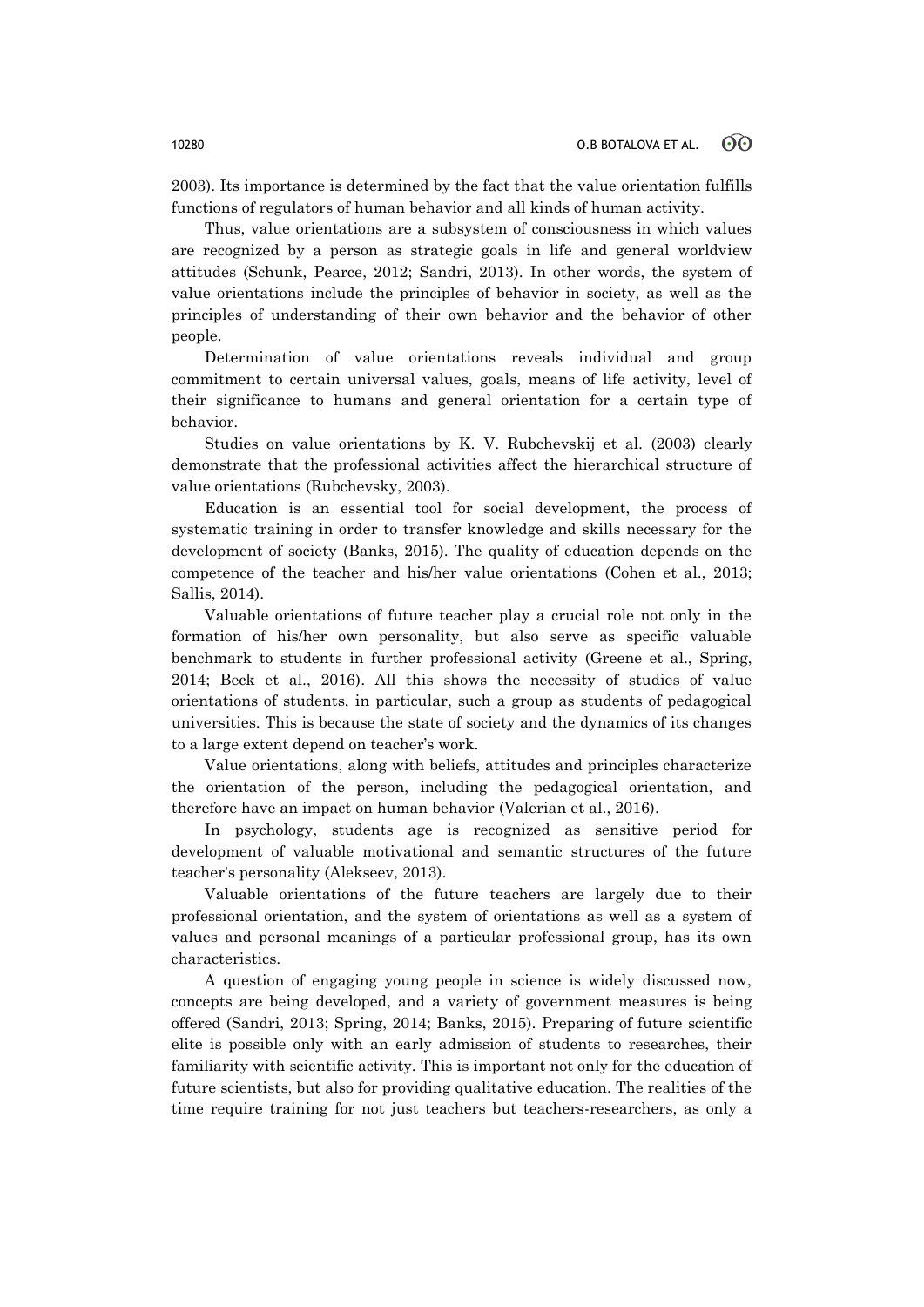#### 60 INTERNATIONAL JOURNAL OF ENVIRONMENTAL & SCIENCE EDUCATION 10281

teacher, who is competent in research and takes active scientific position can accustom students to science.

Active scientific position is understood as manifested in behavior, generating combined with deep competence high socially significant results, the integration of the dominant, stable relations of future teachers to scientific activity, to themselves as future teachers-researchers, the participants of research activities and the role they will perform in this sphere.

Considering the specificity of our position, we believe that its structure should include pedagogical values, as they serve as a guide and a stimulus for social and professional activity of the future teacher. The presence of professionally significant values provides a conscientious attitude, induces to search, creativity, and to some extent compensates underdeveloped skills (Shadrikov, 2012).

# **Aim of the Study**

Considering the system of values of the future teacher.

### **Research questions**

What is the characteristic of future teacher's values?

# **Method**

The methodological basis of the research consists of provisions on the leading role of activity in development of individual, on dialectical unity of theory and practice, as well as the methodological concepts of formation of teacher's personality in the system of education.

In order to achieve this goal we used a complex of complementary research methods:

- theoretical methods: analysis and study of specific philosophical, psychological, educational, scientific and methodical literature on research issues; analysis of educational and methodical documentation, general theoretical methods of analysis and synthesis.

- general-logical methods: study and generalization of pedagogical experience on the research problem, conceptualization of educational practice; application of methodological orientations, determined by information paradigm, and theory of self-organization.

### **Data, Analysis, and Results**

In our opinion, pedagogical values are the most completely presented in classification of V.A. Slastenin and I. F. Isaev (1997), which includes two levels of existence. Let us consider each of them.

The horizontal level is composed by goal-values, means-values, knowledgevalues, attitude-values and properties-values. We believe that categories "goal", "means", "knowledge", "attitude" and "quality" should be values of future teacher, who has formed an active scientific position.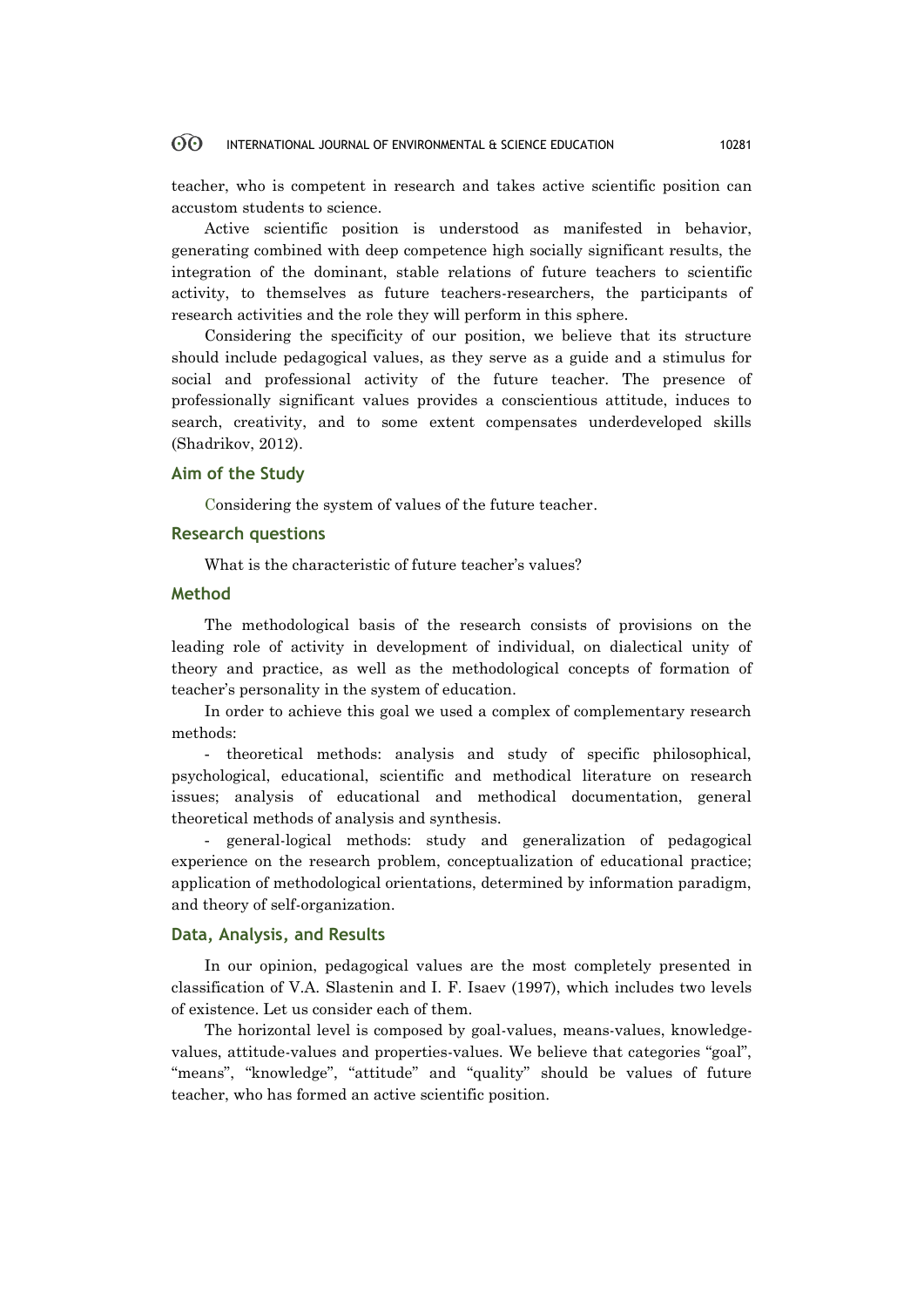"Goal" category as a value. The goal is "an anticipation of the result in consciousness, at achieving of which actions are directed" (Philosophical Dictionary, 1990).

There are different classifications of goals in pedagogics:

- goal from a position of global and local expressions;
- national goal, the goal of a certain educational institution, the goal of training and education of a particular class, and student;
- goal of education;
- long-term, close and immediate goal;
- general goal, subgoal;
- interim goal, final goal;
- pedagogical, social and other goals.

Despite the variety of classifications, the essence of the concept of "goal" in each of them is represented equally, and its value is as follows:

- goal, expressing an active side of human mind, is in line with the objective laws, real possibilities of the world and of an entity;
- content of the purpose, its relevance and clarity predetermine nature of voluntary actions of the future teacher;
- goal is a system-creating characteristic of activity.

In the current educational situation, when there are a number of concepts of training and education, where the role of the institution is rising in determining the strategy and tactics of the educational process, pedagogical collectives of schools develop and create a model of a graduate, based on the concept that they have chosen and available resources. In this connection there is a need for implementation of goal-setting – "a conscious process of identifying and setting goals and objectives of the educational activity, transforming the public goals into goals of joint activities with the pupils" - at high theoretical level, taking into account current socio-economic situation as well as needs and opportunities specific educational institution (Kodzhaspirova, 2013).

However, according to V. A. Slastenin and Isaev I.F. (1997), N. N. Nikitina (2004), and N. V. Kislinskaya (2004) research, a distortion of purposes of pedagogical activity in the minds of teachers and future teachers is common in educational environment now. "Egocentrism" and "subject-centrism" are evident in their focus on own purposes, which serves as the assimilation by students of system of knowledge, not their personality (Nikitina, 2004).

It is possible to change the situation if the goal will become a value for the future teacher. Then he/she would be able to set goals that would allow to carry out the selection of content, forms, methods and means of training and education of students in the process of pedagogical practice as well as in the future professional activity.

"Means" category as a value. "Means is that, the use of which (that) leads to the achievement of the selected goals" (Philosophical Dictionary, 1990).

Analysis of pedagogical literature revealed the existence of the following types of means: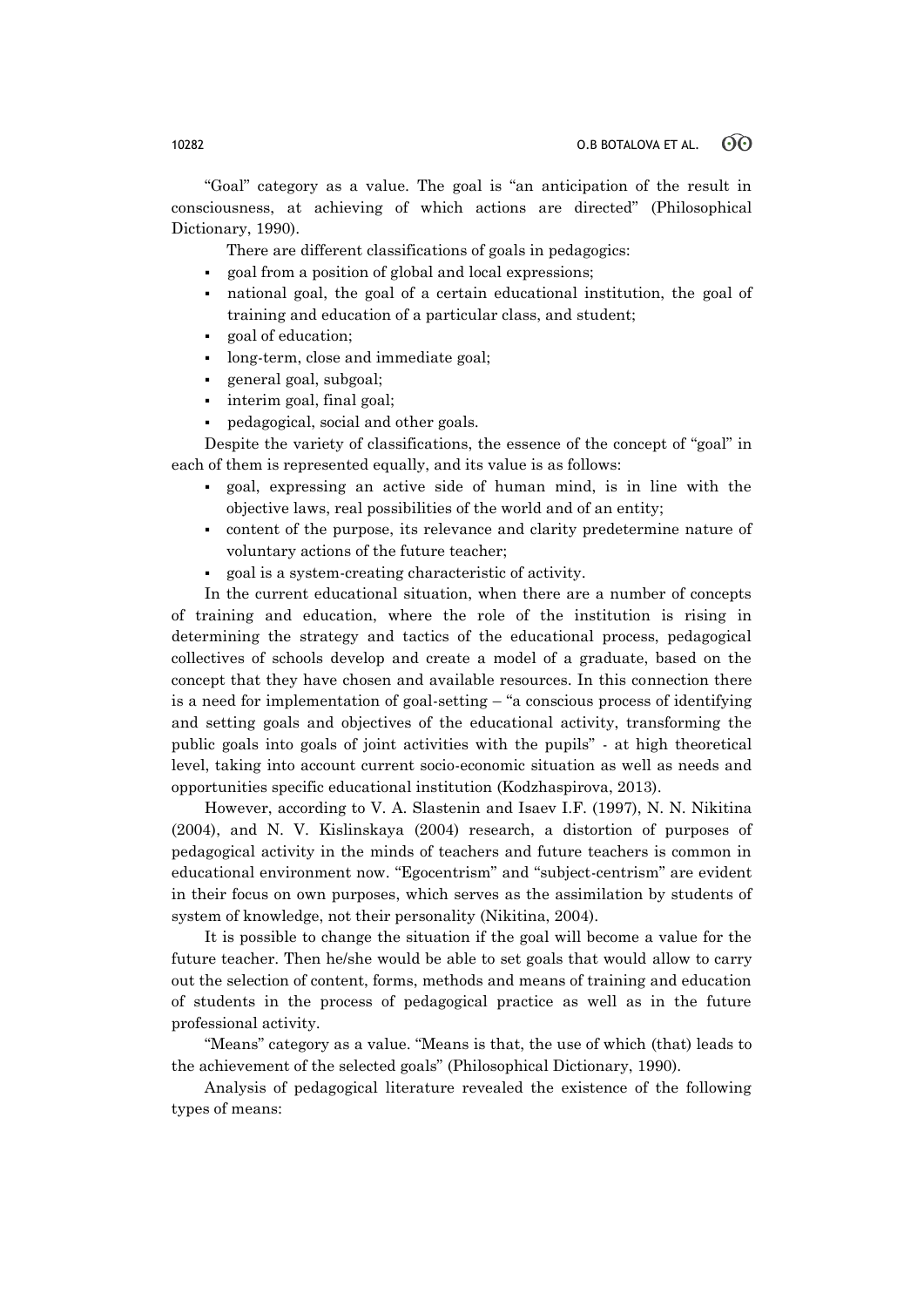#### $\odot$ INTERNATIONAL JOURNAL OF ENVIRONMENTAL & SCIENCE EDUCATION 10283

- means of teaching (visual filmstrips, slides, slide projection apparatus; audio –sound-recording and sound-reproducing equipment, phonograms; audiovisual – videos, movies, TV shows, film, video and TV equipment; manipulation – simulators; automatic – computer hardware, packages of application programs; natural and other material objects);
- means of education (material and spiritual objects; print, visual and verbal propaganda of any ideas, theories; agitation, public and group opinion);
- mass media (press; television; radio; cinema; computer facilities; video resources; telephone);
- means of pedagogical process (various activities teaching, play, work, communication, cognition);
- means of educational activity (training aids and facilities).

Despite such a variety of means, V. A. Slastenin and I.F Isaev (1997) rightly pointed that many teachers use in their work one "solitary mean" that, in turn, affects the efficiency of the organization and realization of pedagogical process (Kodzhaspirova, 2013). The reason for this is a lack of consideration of "means" category.

The value of this type consists in the fact that the means:

- are necessary material objects, and objects of spiritual culture for organization and realization of future professional activity, including research work of both the teacher and the teacher with the students;
- contribute to the formation of human activities related to the environment;
- promote rational organization of independent work, activate the learning process and its close connection with life;
- provide practical realization of goals, in cooperation with which they can change reality.
- Considering the means as values, the student would not only be aware of their diversity, but also will use them effectively in the process of teaching activities, namely:
- create optimally saturated (without excessive abundance and lack) integrated multifunctional environment by various means, taking into account gender-role specificity;
- choose those means which, influencing the identity of the student, not only will awaken his thought, but also make him to reflect on his behavior and acts, to cause self-improvement.

"Knowledge" category as a value. "Knowledge is a product of social material and spiritual activity of people; perfect expression in the symbolic form of objective properties and relations of the world, natural and human" (Philosophical Dictionary, 1990).

Knowledge can be every day and scientific. Scientific knowledge, in turn, is divided into empirical and theoretical (Kodzhaspirova, 2013). Future teachers should operate scientific knowledge in the various spheres of life, as the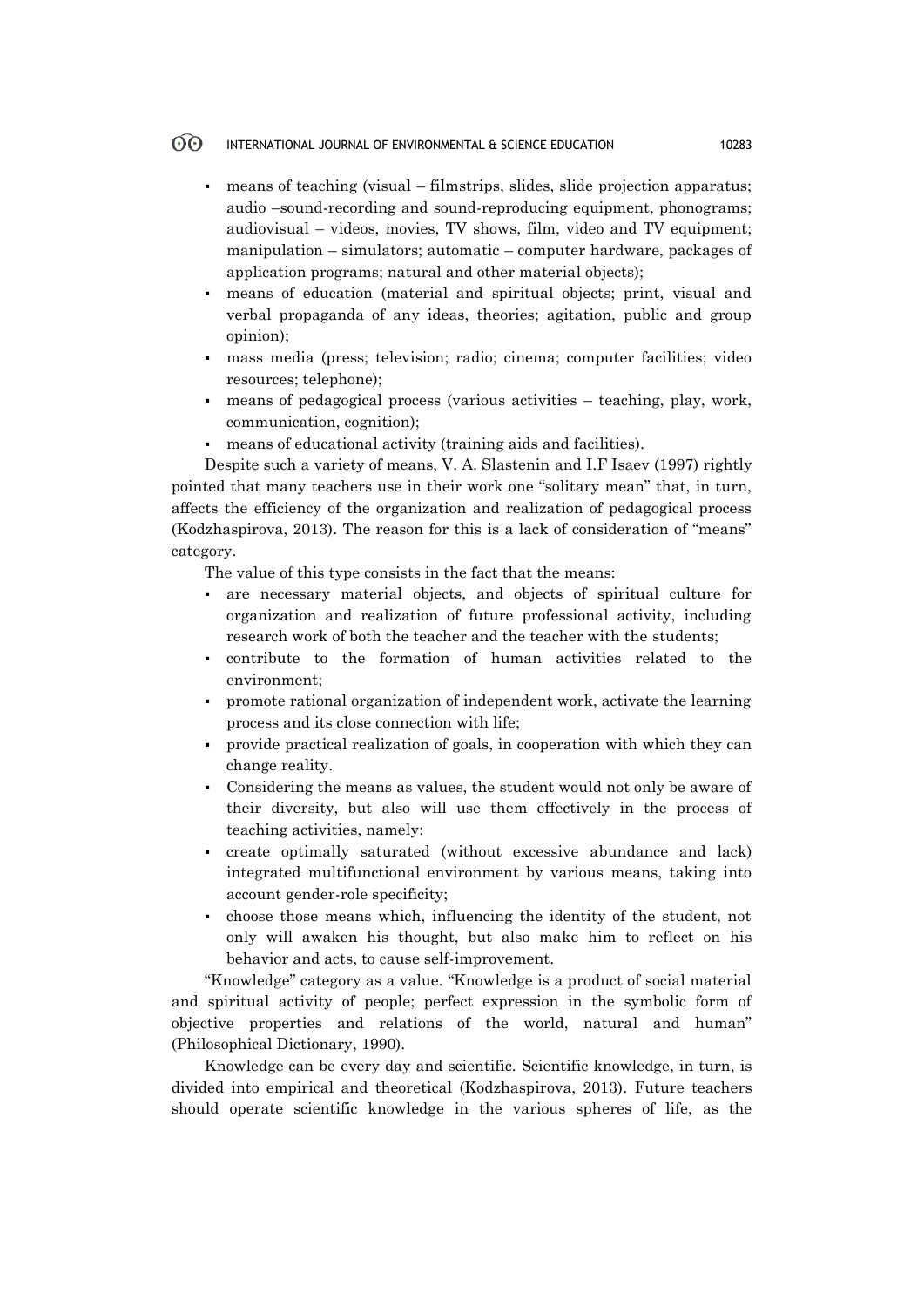reliability of everyday knowledge is established through direct application in practice, and the reliability of scientific knowledge can be established by experimental control on their receipt and deducibility of some knowledge of the other, the truth of which has already been proved.

Famous philosopher, science theorist V. S. Stepin (2007) states that any person, who is engaged in research activities, should take basic aim to find the truth of knowledge and its constant growth. These aims are expressed in the system of ideals and normative principles of scientific work: for example, the prohibition of plagiarism, the admissibility of the critical review of new knowledge, the requirement of logical consistency of the theory and its experimental verifiability (Stepin, 2007).

Based on the foregoing, we believe that scientific knowledge should be significant for future specialists, the value of which is following:

- knowledge is an interpretation of disparate ideas into a systematic theoretically arranged form;
- knowledge is a true reflection of reality in the human mind in the form of ideas, concepts, opinions, theories;
- skills are forming on the basis of learned knowledge;
- being part of a person's worldview, knowledge increasingly determine his/her attitude to reality, moral attitudes and beliefs, strong-willed personality traits;
- knowledge is one of the sources of human inclinations and interests, a necessary condition for the development of his/her abilities;
- knowledge is a tool of world transformation and now it is "becoming a major source of value in the information space" (Nazarbayev, 2006).

The value of knowledge for future specialists was mentioned in the speech of the President of the Republic of Kazakhstan Nursultan Nazarbayev (2006): "No matter how good and professional the teacher is, he was not able to teach the student anything, if he does aspire after knowledge, if he does not want to become a professional.

It is necessary to acquire new knowledge constantly, to work on yourself. This is the only way to become a successful person.

Every 10 years, the volume of human knowledge doubles. As a result, knowledge is becoming the most valuable resource and is always in demand.

Not computers, communication lines or machines, but the knowledge and creativity of thought will be of critical importance in the information society" (Nazarbayev, 2006).

Future teachers, considering knowledge as a value, will own ways of acquiring knowledge and substantiation of the truth, be able to find creative application of acquired knowledge, teach their students. Moreover, future specialist should be able to distinguish scientific knowledge from pseudoscience, because now cheats disguised as scientific theories can spread with lightning speed throughout the world, rapidly possessing people's minds, disorienting them. In addition, students would learn how to synthesize knowledge from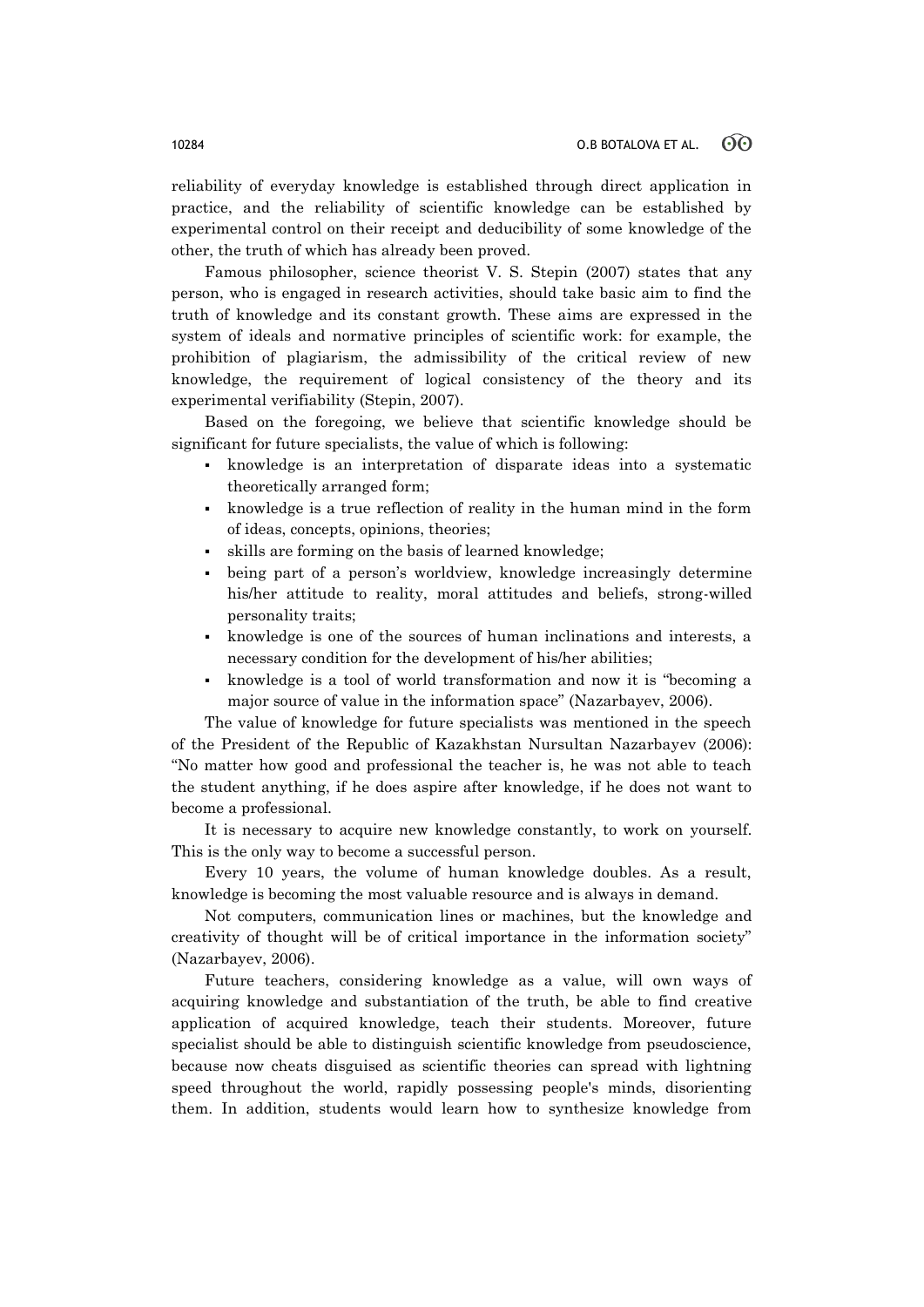#### 60 INTERNATIONAL JOURNAL OF ENVIRONMENTAL & SCIENCE EDUCATION 10285

various fields of science and turn them into private property, and tool of educational activity, and professional and personal self-improvement.

"Attitude" category as a value. "Attitude is a moment of relationship of all phenomena" (Philosophical Dictionary, 1990). In philosophy, attitude of objects to each other is studied: the foundation and consequence, cause and effect, part and whole, necessity and accident, obedience and subordination, and so on. In pedagogy and psychology, human's attitude to the world, to others, to the activities, to things, to themselves is examined.

The value of "attitude" category is as follows:

- it is impossible to solve the problem of truth without taking into account an attitude: "the collection of all aspects of the phenomenon, and the fact of their relationship – that is what constitutes the truth";
- attitude determine the nature of human preferences in various spheres of life, and influence behavior through them in general;
- dominant attitude of a person to certain circumstances can become a feature of his character;
- changing of a set of attitudes, where there is a particular object, a phenomenon, a process, may lead to its change.

Future teachers, who considers attitude as a value can correctly determine the relationship and the nature of the location of elements of the system (education, training systems, values, and so on), to express their position, quickly adapt to its environment, influencing other people in the process collaboration and communication.

"Quality" category as a value. "Quality is a holistic integral characteristic of a subject, phenomenon, process (the unity of its properties) in its system of connections and relationships with other objects" (Philosophical Dictionary, 1990). In philosophy, this concept is considered in terms of the dialectic of quantitative and qualitative changes. In psychology, the question of the mechanisms of formation and functioning at certain stages of the formation of the "quality" category is studied from the standpoint of this science. In pedagogics, this term means a quality of life, personality, knowledge, education, educational training of graduate, educational services.

Value of quality as a category is following:

- quality makes it possible to satisfy the needs and demands of people, fit for their purpose and requirements;
- every object, phenomenon, process has a high quality definiteness, which is based on its material composition (if this subject), the structure, characterized by stable relationship of components of the studied object and reflecting its specificity and functional properties of an object, phenomenon or process. With the loss of quality definiteness, the object ceases to be itself, acquires new features that determine its belonging to different class of objects, phenomena and processes;
- quality reflects the relative stability of objects, phenomena and processes in a certain period of time;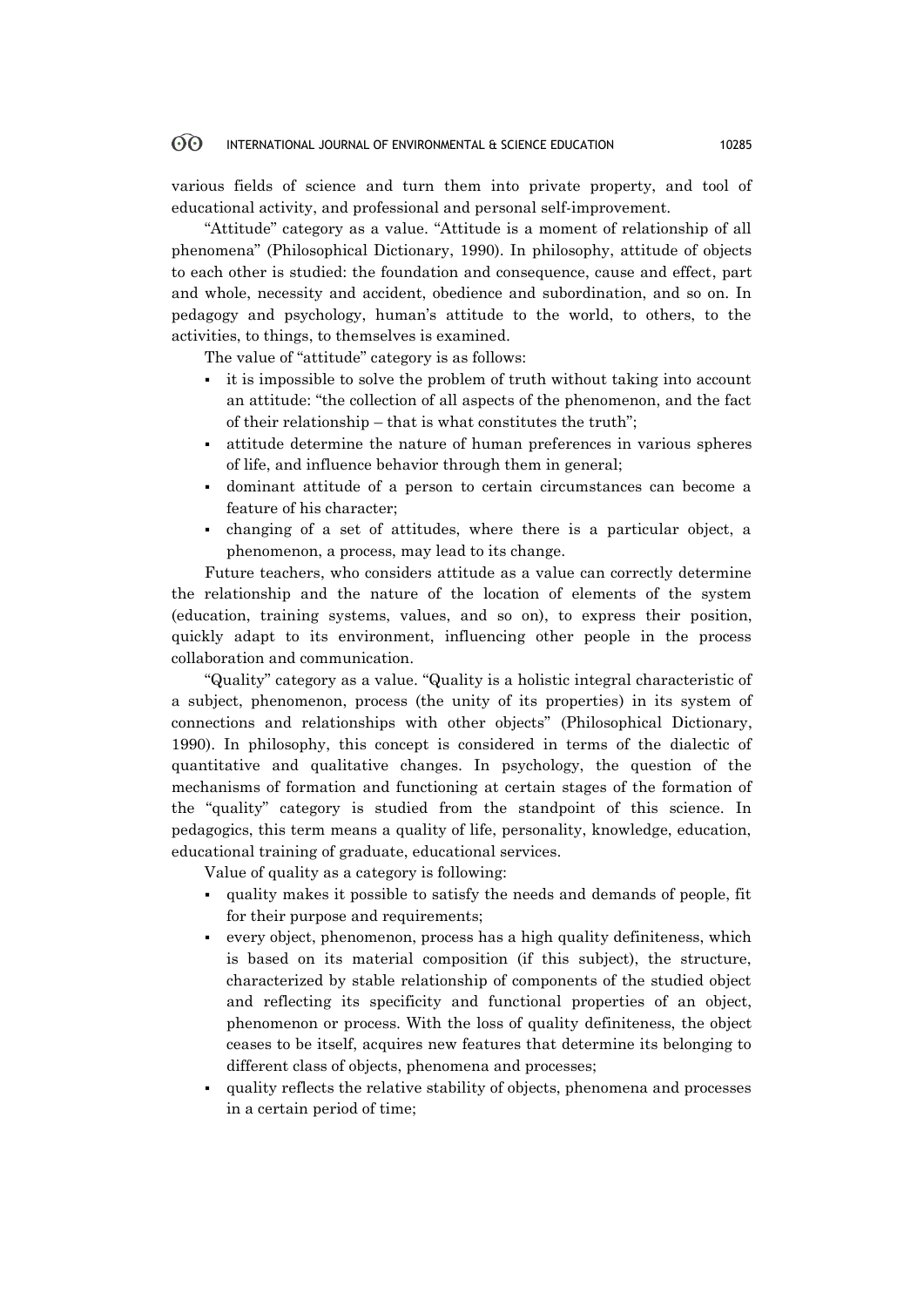quality (the quality of the personality, the quality of services, etc.) predetermines competitive position of a person in various spheres of his/her activity. In order to prepare the competitive expert, first of all, it is assumed to integrate education and research, to update educational programs and the content of education in general, taking into account current state of science and scientific ideas about the world (Salamanca, 2001).

# **Discussion and Conclusion**

World Declaration on Higher Education for the Twenty-First Century, adopted in 1998 at an international conference organized by UNESCO, states: "Quality in higher education is a multidimensional concept, which should embrace all its functions, and activities: teaching and academic programmes, research and scholarship, staffing, students, buildings, facilities, equipment, services to the community and the academic environment".

The problem of quality of education and its evaluation has become one of the main on agenda at the meeting of representatives of more than 300 European universities in Salamanca in 2001. Adopted Address to Quality plays a key role in a number of fundamental academic values that are essential to the creation of the European educational space. It was noted again the value of a comprehensive multidimensional concept of quality, and emphasized that it is not being unchanged category; it needs constant confirmation (Salamanca, 2001).

Future teachers, considering the category of "quality" as a value will to strive to achieve results that meet the requirements of standards, requirements documents that regulate this type of activity, which, in turn, would affect its productivity. As we know from psychology and pedagogy, activity is considered highly productive, when it has a high degree of quality of the main indicators (performance, optimal intensity, accuracy, reliability, orderliness, stability), preserving the physical and mental health of the person and his pupils pursuing positive social goals.

Thus, an inculcate of proposed set of values to future teachers leads to following:

- Increase of motivation and professional competence of the future teacher
- Continuous self-education
- Increasing of interest in science among students
- Formation of the friendly relations between teachers and students

As a result of these changes, the level of education and an interest in science among the population will increase.

# **Implications and Recommendations**

Thus, categories of "goal", "means", "knowledge", "attitude", and "quality" compose horizontal level of pedagogical values, which, in turn, depending on the development of society, education and the human mind, lies at a certain vertical.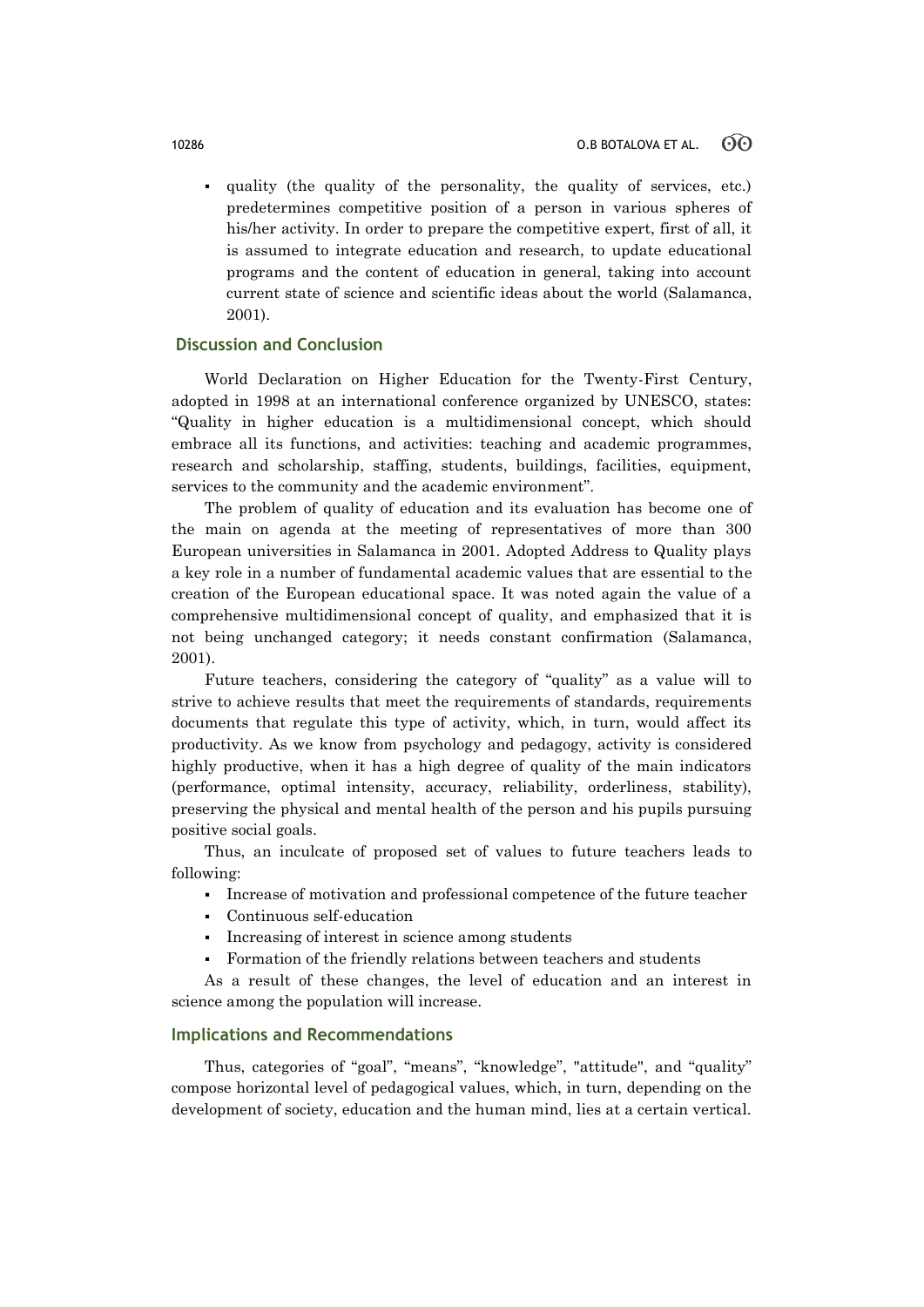#### 60 INTERNATIONAL JOURNAL OF ENVIRONMENTAL & SCIENCE EDUCATION 10287

The vertical level consists of socio-educational, professional-group, individualpersonal values. Socio-educational values reflect the nature and content of values that function in different social systems and regulate the activity and communication throughout the community. Professional-group values reflect the nature and content of the values that govern and guide vocational teaching activities within the framework of certain educational institutions. Individualpersonal values reflect the nature and content of the values that characterize target and motivational orientation of the personality. This means that a future teacher, accumulating socio-educational and professional-group values, create his/her personal value system, based on which student's consciousness is being formed; it is not only the result of his emotional response to objects, phenomena, processes, professional activity, but their interpretation, awareness and personal decision.

It should be noted that abovementioned pedagogical values have a syncretic character due to their interaction and interconnectivity in the process of operation. Furthermore, these values serve as an internal regulator, a guide of future teachers' behaviour, determine preference of aspirations and desires, and promote the transformation of the norms and ideals of personal beliefs and life principles.

# **Disclosure statement**

No potential conflict of interest was reported by the authors.

### **Notes on contributors**

**Olga B. Botalova –** PhD in Pedagogy, Associate professor of the Department of preschool and primary education at Pavlodar State Pedagogical Institute, Pavlodar, Kazakhstan

**Seraphima V. Osipova** – PhD in Pedagogy, Professor of the Department of preschool and primary education at Pavlodar State Pedagogical Institute, Pavlodar, Kazakhstan

**Nazymgul S. Asenova** – PhD in Pedagogy, Professor of the Department of preschool and primary education at Pavlodar State Pedagogical Institute, Pavlodar, Kazakhstan.

**Marzhan A. Kenenbaeva -** PhD in Pedagogy, Professor of the Department of preschool and primary education at Pavlodar State Pedagogical Institute, Pavlodar, Kazakhstan.

**Aizhan Y. Kuderina** – PhD in Pedagogy, experts of the Department of education, National agricultural research and educational center, Astana, Kazakhstan

**Gulnar Zholtaeva** – PhD in Pedagogy, Associate professor of the Department of methods of teaching and education, Zhetysu state University named after I. Zhansugurov, Taldykorgan, Kazakhstan

**Farzana Boribekova** - PhD in Pedagogy, Associate professor of the Department of methods of teaching and education, Zhetysu state University named after I. Zhansugurov, Taldykorgan, Kazakhstan

**Nazym Zhanatbekova** - PhD in Pedagogy, Head of chair of Informatics and Methodology of teaching Informatics at of the Department of methods of teaching and